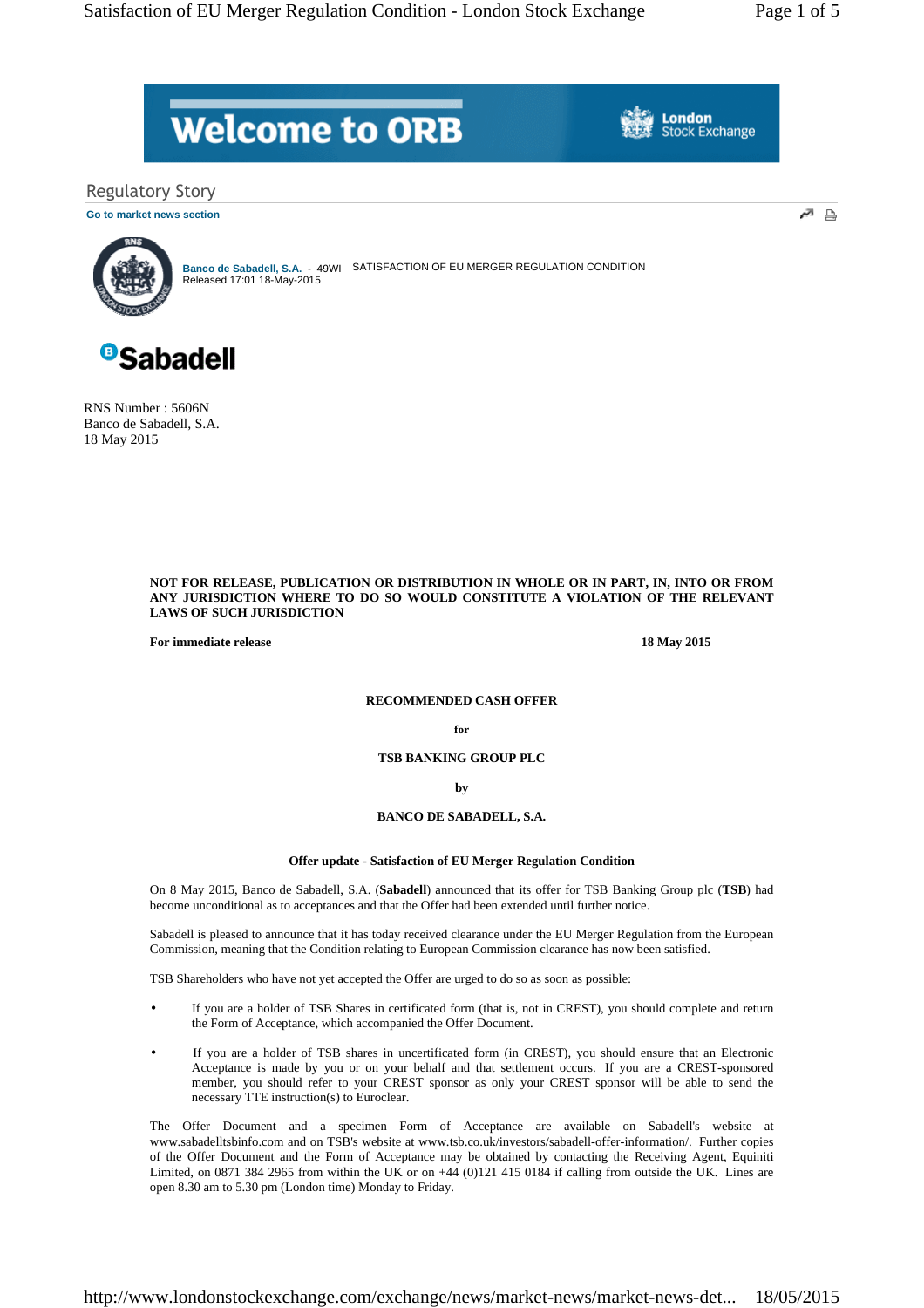Unless otherwise stated, terms used in this announcement have the same meanings as given to them in the Offer Document.

**Enquiries** 

| Sabadell                           |                    |
|------------------------------------|--------------------|
| Albert Coll                        | $+34937288990$     |
| <b>Goldman Sachs International</b> | $+442077741000$    |
| Dirk Lievens                       |                    |
| Mark Sorrell                       |                    |
| Carlos Pertejo                     |                    |
| <b>Brunswick Group LLP</b>         |                    |
| Azadeh Varzi                       | $+44$ 20 7404 5959 |
| Andrew Garfield                    |                    |
| Rurik Ingram                       |                    |

#### **Further information**

*Goldman Sachs International, which is authorised by the Prudential Regulation Authority and regulated in the United Kingdom by the Financial Conduct Authority and the Prudential Regulation Authority, is acting exclusively for Sabadell and no one else in connection with the Offer and will not be responsible to anyone other than Sabadell for providing the protections afforded to its clients or for providing advice in relation to the Offer.* 

*This announcement is not intended to, and does not, constitute or form part of any offer, invitation or the solicitation of an offer to purchase, otherwise acquire, subscribe for, sell or otherwise dispose of any securities, or the solicitation of any vote or approval in any jurisdiction, pursuant to the Offer or otherwise. The Offer is made solely by means of the Offer Document and the Form of Acceptance accompanying the Offer Document, which contains the full terms and conditions of the Offer, including details of how the Offer may be accepted. Any response to the Offer should be made only on the basis of information contained in the Offer Document. TSB Shareholders are advised to read the formal documentation in relation to the Offer carefully.* 

*This announcement has been prepared for the purposes of complying with English law, the rules of the London Stock Exchange and the Code and the information disclosed may not be the same as that which would have been disclosed if this announcement had been prepared in accordance with the laws and regulations of any jurisdiction outside the United Kingdom.* 

#### *Overseas jurisdictions*

*The distribution of this announcement in jurisdictions other than the United Kingdom or the United States and the ability of TSB Shareholders who are not resident in the United Kingdom or the United States to participate in the Offer may be affected by the laws of relevant jurisdictions. Therefore any persons who are subject to the laws of any jurisdiction other than the United Kingdom or the United States or TSB Shareholders who are not resident in the United Kingdom or the United States will need to inform themselves about, and observe, any applicable legal or regulatory requirements. Any failure to comply with the applicable restrictions may constitute a violation of the securities laws of any such jurisdiction. Further details in relation to overseas shareholders are contained in the Offer Document.* 

*The Offer is not being, and will not be, made available, directly or indirectly, in or into or by the use of the mails of, or by any other means or instrumentality of interstate or foreign commerce of, or any facility of a national state or other securities exchange of any Restricted Jurisdiction and will not be capable of acceptance by any such use, means, instrumentality or facility or from within any Restricted Jurisdiction.* 

*Accordingly, copies of this announcement and all documents relating to the Offer are not being, and must not be, directly or indirectly, mailed, transmitted or otherwise forwarded, distributed or sent in, into or from any Restricted Jurisdiction and persons receiving this announcement (including, without limitation, agents, nominees, custodians and trustees) must not distribute, send or mail it in, into or from such jurisdiction. Any person (including, without limitation, any agent, nominee, custodian or trustee) who has a contractual or legal obligation, or may otherwise intend, to forward this announcement and/or the Offer Document and/or any other related document to a jurisdiction outside the United Kingdom or the United States should inform themselves of, and observe, any applicable legal or regulatory requirements of their jurisdiction and must not mail, send or forward or distribute them in, into or from any Restricted Jurisdiction.* 

#### *Notice to US holders of TSB Shares*

*The Offer is being made in the United States pursuant to Section 14(e) of, and Regulation 14E under the Exchange Act, subject to the exemptions provided by Rule 14d-1(c) and otherwise in accordance with the requirements of the Code. Accordingly, the Offer will be subject to disclosure and other procedural requirements, including with respect to withdrawal rights, offer timetable, settlement procedures and timing of payments that are different from those applicable under US domestic tender offer procedures and law.* 

*The Offer is being made for the securities of a UK company with a listing on the London Stock Exchange. The Offer is subject to UK disclosure requirements, which are different from certain United States disclosure requirements. The*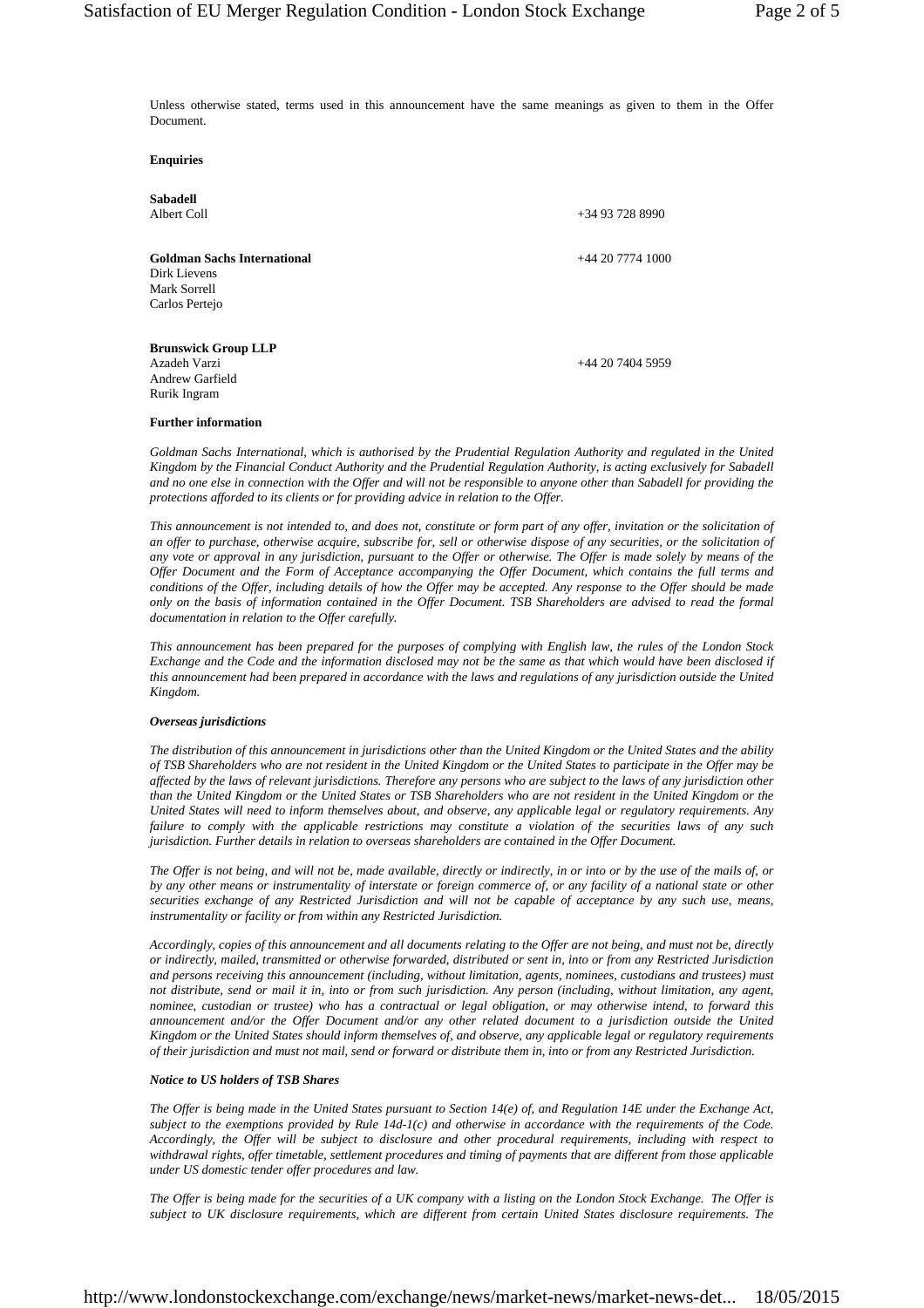*financial information on TSB included in the Offer Document has been prepared in accordance with IFRS and the financial information on Sabadell included in the Offer Document has been prepared in accordance with IFRS, thus neither may be comparable to financial information of US companies or companies whose financial statements are prepared in accordance with generally accepted accounting principles in the United States.* 

*The receipt of cash pursuant to the Offer by a US holder of TSB Shares may be a taxable transaction for US federal income tax purposes and under applicable US state and local, as well as foreign and other, tax laws. Each TSB Shareholder is urged to consult his independent professional adviser immediately regarding the tax consequences of accepting the Offer. Furthermore, the payment and settlement procedure with respect to the Offer will comply with the relevant United Kingdom rules, which differ from the United States payment and settlement procedures, particularly with regard to the date of payment of consideration.* 

*The Offer will be made (including in the United States) by Sabadell and no one else. Neither Goldman Sachs International nor Citigroup nor Rothschild nor RBC Capital Markets, nor any of their respective affiliates, will be making the Offer in or outside the United States.* 

*It may be difficult for US holders of TSB Shares to enforce their rights and any claim arising out of US federal securities laws, since Sabadell is incorporated under the laws of Spain and TSB is incorporated under the laws of England and Wales and some or all of their officers and directors are residents of non-US jurisdictions. In addition, most of the assets of Sabadell and TSB are located outside the United States. US holders of TSB Shares may not be able to sue a non-US company or its officers or directors in a non-US court for violations of US securities laws. Further, it may be difficult to compel a non-US company and its affiliates to subject themselves to a US court's judgment.* 

*This announcement does not constitute an offer of securities for sale in the United States. No offer to acquire securities or to exchange securities for other securities has been made, or will be made, directly or indirectly, in or into, or by the use of the mails of, or by any means or instrumentality of interstate or foreign commerce or any facilities of a national securities exchange of, the United States or any other country in which such offer may not be made other than: (i) in accordance with the tender offer requirements under the Exchange Act, or the securities laws of such other country, as the case may be, or: (ii) pursuant to an available exemption from such requirements.* 

*Neither the US Securities and Exchange Commission nor any US state securities commission has approved or disapproved the Offer, or passed comment upon the adequacy or completeness of this announcement or the Offer Document. Any representation to the contrary is a criminal offence in the United States.* 

*To the extent permitted by applicable law, in accordance with, and to the extent permitted by, the Code and normal UK market practice, Sabadell or its nominees or brokers (acting as agents) or their respective affiliates may from time to time make certain purchases of, or arrangements to purchase, shares or other securities in TSB, other than pursuant to the Offer, at any time prior to completion of the Offer. These purchases may occur either in the open market at prevailing prices or in private transactions at negotiated prices. Any such purchases, or arrangements to purchase, will comply*  with all applicable UK rules, including the Code, the rules of the London Stock Exchange and Rule 14e-5 under the *Exchange Act to the extent applicable. In addition, in accordance with, and to the extent permitted by, the Code and normal UK market practice, Goldman Sachs International, Citigroup, Rothschild, RBC Capital Markets and their respective affiliates will continue to act as exempt principal traders in TSB Shares on the London Stock Exchange and engage in certain other purchasing activities consistent with their respective normal and usual practice and applicable law. To the extent required by the applicable law (including the Code), any information about such purchases will be disclosed on a next day basis to the Panel and a Regulatory Information Service including the Regulatory News Service on the London Stock Exchange website, www.londonstockexchange.com. To the extent that such information is made public in the United Kingdom, this information will also be deemed to be publicly disclosed in the United States.*

#### *Notice to Australian holders of TSB Shares*

*The Offer is being made for the securities of a UK company with a listing on the London Stock Exchange and is regulated primarily by UK laws. Accordingly, the Offer is not made under or regulated by Chapter 6 of the Corporations Act 2001 (Cth). The content of this announcement and the Offer Document is subject to UK disclosure requirements which are different from the disclosure requirements under Australian law. Neither the Australian Securities and Investments Commission nor the Australian Securities Exchange has: (i) approved or disapproved of the Offer; (ii) passed judgment over the merits or fairness of the Offer; or (iii) passed judgment upon the adequacy or accuracy of the disclosure in this announcement nor the Offer Document.* 

#### *Disclosure requirements of the Code*

*Under Rule 8.3(a) of the Code, any person who is interested in 1 per cent. or more of any class of relevant securities of an offeree company or of any securities exchange offeror (being any offeror other than an offeror in respect of which it has been announced that its offer is, or is likely to be, solely in cash) must make an Opening Position Disclosure following the commencement of the offer period and, if later, following the announcement in which any securities exchange offeror is first identified. An Opening Position Disclosure must contain details of the person's interests and short positions in, and rights to subscribe for, any relevant securities of each of (i) the offeree company and (ii) any securities exchange offeror(s). An Opening Position Disclosure by a person to whom Rule 8.3(a) applies must be made by no later than 3.30 pm (London time) on the 10th business day following the commencement of the Offer Period and, if appropriate, by no later than 3.30 pm (London time) on the 10th business day following the announcement in which any securities exchange offeror is first identified. Relevant persons who deal in the relevant securities of the offeree company or of a securities exchange offeror prior to the deadline for making an Opening Position Disclosure must instead make a Dealing Disclosure.* 

*Under Rule 8.3(b) of the Code, any person who is, or becomes, interested in 1 per cent. or more of any class of relevant*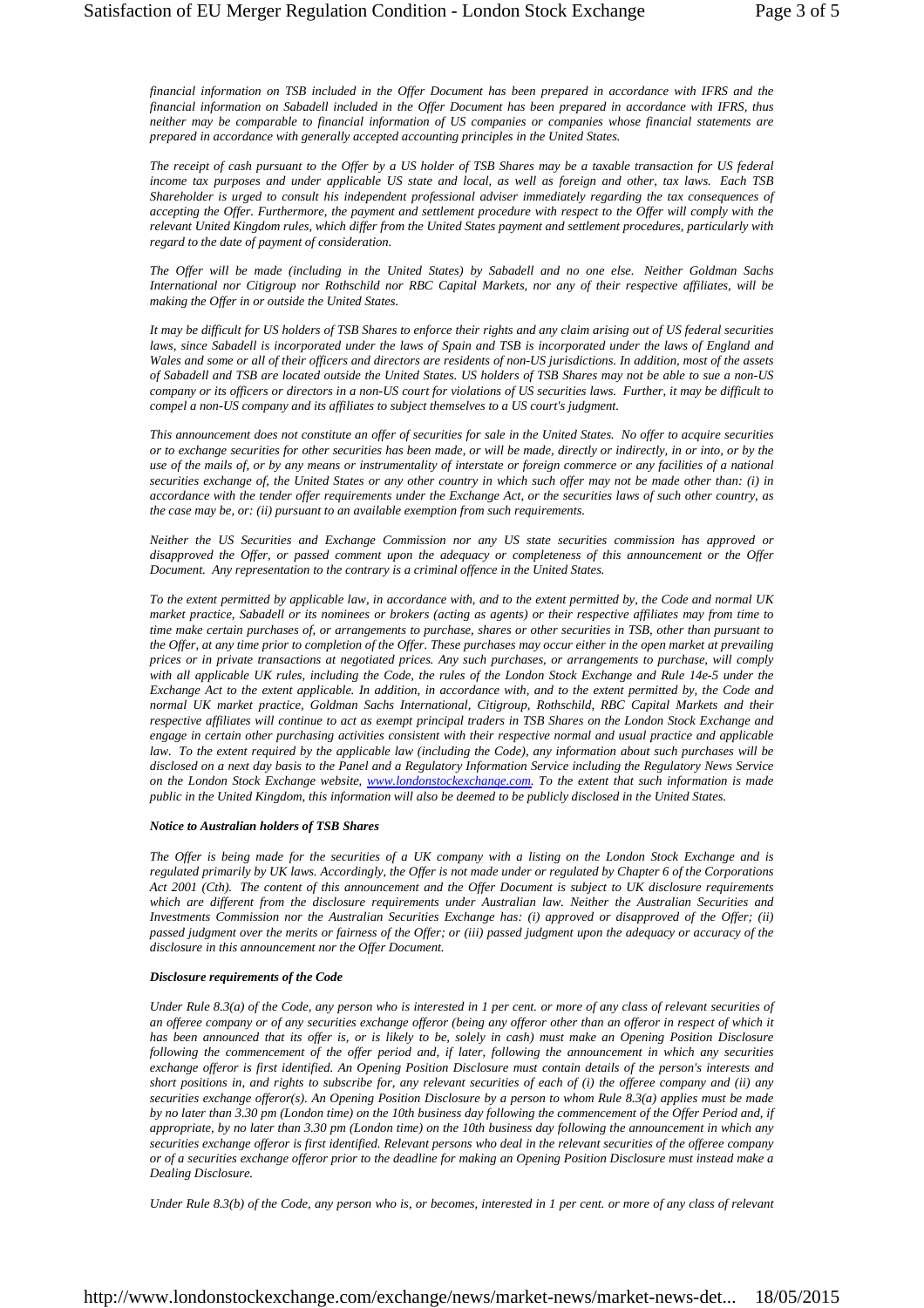*securities of the offeree company or of any securities exchange offeror must make a Dealing Disclosure if the person deals in any relevant securities of the offeree company or of any securities exchange offeror. A Dealing Disclosure must contain details of the dealing concerned and of the person's interests and short positions in, and rights to subscribe for, any relevant securities of each of (i) the offeree company and (ii) any securities exchange offeror, save to the extent that these details have previously been disclosed under Rule 8. A Dealing Disclosure by a person to whom Rule 8.3(b) applies must be made by no later than 3.30 pm (London time) on the business day following the date of the relevant dealing.* 

*If two or more persons act together pursuant to an agreement or understanding, whether formal or informal, to acquire or control an interest in relevant securities of an offeree company or a securities exchange offeror, they will be deemed to be a single person for the purpose of Rule 8.3.* 

*Opening Position Disclosures must also be made by the offeree company and by any offeror and Dealing Disclosures must also be made by the offeree company, by any offeror and by any persons acting in concert with any of them (see Rules 8.1, 8.2 and 8.4).* 

*Details of the offeree and offeror companies in respect of whose relevant securities Opening Position Disclosures and Dealing Disclosures must be made can be found in the Disclosure Table on the Panel's website at www.thetakeoverpanel.org.uk, including details of the number of relevant securities in issue, when the offer period commenced and when any offeror was first identified. You should contact the Panel's Market Surveillance Unit on +44 (0)20 7638 0129 if you are in any doubt as to whether you are required to make an Opening Position Disclosure or a Dealing Disclosure.* 

## *Information relating to TSB Shareholders*

*Please be aware that addresses, electronic addresses and certain other information provided by TSB Shareholders, persons with information rights and other relevant persons for the receipt of communications from TSB may be provided to Sabadell during the Offer Period as required under Section 4 of Appendix 4 to the Code.* 

## *Publication on website*

*A copy of this announcement will be available, subject to certain restrictions relating to persons resident in Restricted Jurisdictions, for inspection on Sabadell's website at www.sabadelltsbinfo.com and on TSB's website at www.tsb.co.uk/investors/sabadell-offer-information/ by no later than 12 noon (London time) on the Business Day following the date of this announcement. For the avoidance of doubt the contents of those websites are not incorporated, and do not form part of, this announcement.* 

> This information is provided by RNS The company news service from the London Stock Exchange

END

## **OUPSFUFIAFISEII**



**London Stock Exchange plc is not responsible for and does not check content on this Website. Website users are responsible for checking content. Any news item (including any prospectus) which is addressed solely to the persons and countries specified therein should not be relied upon other than by such persons and/or outside the specified countries. Terms and conditions, including restrictions on use and distribution apply.**